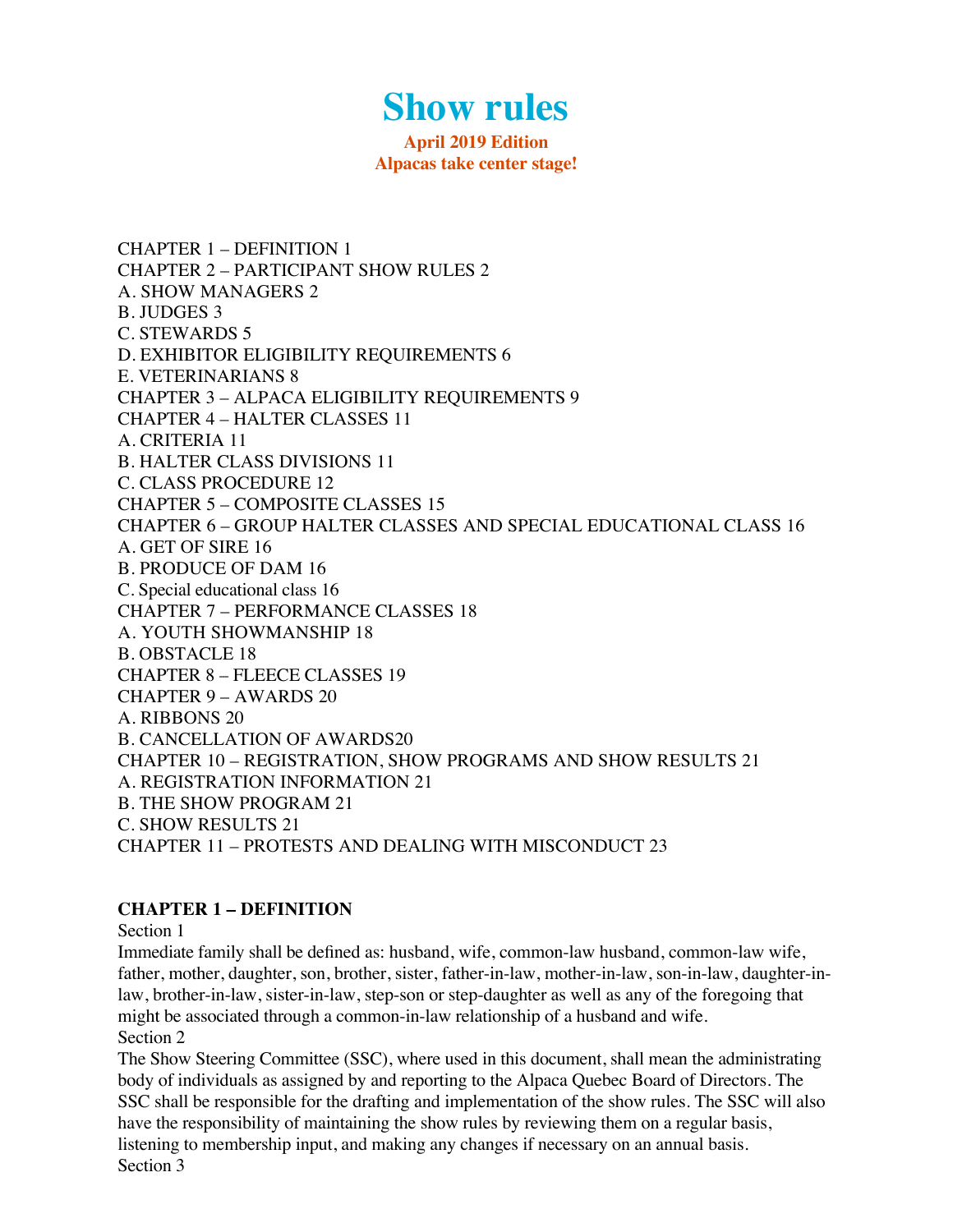For purpose of interpretation, the Grievance Committee will be a panel of 3 nominated individuals in good standing with Alpaca Quebec. They will have no conflict of interest with the author of a grievance. As a condition of their presiding on the Grievance Committee, they will be required to sign a statement of disclosure as well as take an oath of confidence to preserve the privacy of all matters of business of the aforementioned Grievance Committee.

This will be an ad-hoc committee, struck only when a protest or grievance arises, and disbanded once a solution is reached.

Section 4

This guideline is to be interpreted so that it does not infringe against the Laws and Acts of Canada or any regulation made under those Laws and Acts. Any provision that does so infringe shall be read down to the extent necessary to give it, if possible, an operation of a partial character, but if it cannot be read down, it shall be deemed to be severable. If any provision is held invalid by a Court of Canada that provision shall be disregarded and the remainder of the Guideline shall continue in force.

Section 5

The show managers must have available at each event:

A copy of Alpaca Quebec Show Rules (AQSR)

A scanner in good working order which is capable of reading the industry accepted standard of microchips which are required to be implanted in the alpacas.

"Notification and Replacement of Inactive Transponder" forms, a small supply of microchips, and a microchip inserter.

# **CHAPTER 2 – PARTICIPANT SHOW RULES**

The following rules pertain to the responsibilities of the five major groups involved in the preparation and conduct of the show: SHOW MANAGERS, JUDGES, STEWARDS,

EXHIBITORS, and VETERINARIANS. For a full understanding of the show rules, all persons involved in showing should familiarize themselves with all the material.

## A. SHOW MANAGERS

NOTE: For a Full Fleece or Composite Halter Show, the Show Managers are the SSC Chair and the Halter Show chairperson. For a Fleece Show, Show Manager is the Fibre Show Chair. Section 1

A copy of the current Alpaca Quebec Show Rules shall be available on site. A show should be organized by the show management team according to procedures set down in the AQSR. Section 2

Ring stewards and any other show assistants or managers whose role involves direct contact with the judge are eligible to have entries in the show. However, they should not personally exhibit any alpacas at the show in which they are working.

Section 3

Show managers should be available at all times and be familiar with the functions of all show officials.

Section 4

The show managers shall ensure that a show program is printed which records each class and details of every alpaca and fleece entered as exhibits.

Section 7

The show manager shall excuse an alpaca from being shown or excuse it from the premises if so recommended by the veterinarian officiating at the show.

Section 8

Show managers shall be held responsible for the enforcement of all the Alpaca Quebec Show Rules Section 9

Show managers, upon closing of the show on the published date, shall secure all judges' records and safely file for a period of 1 year.

Section 10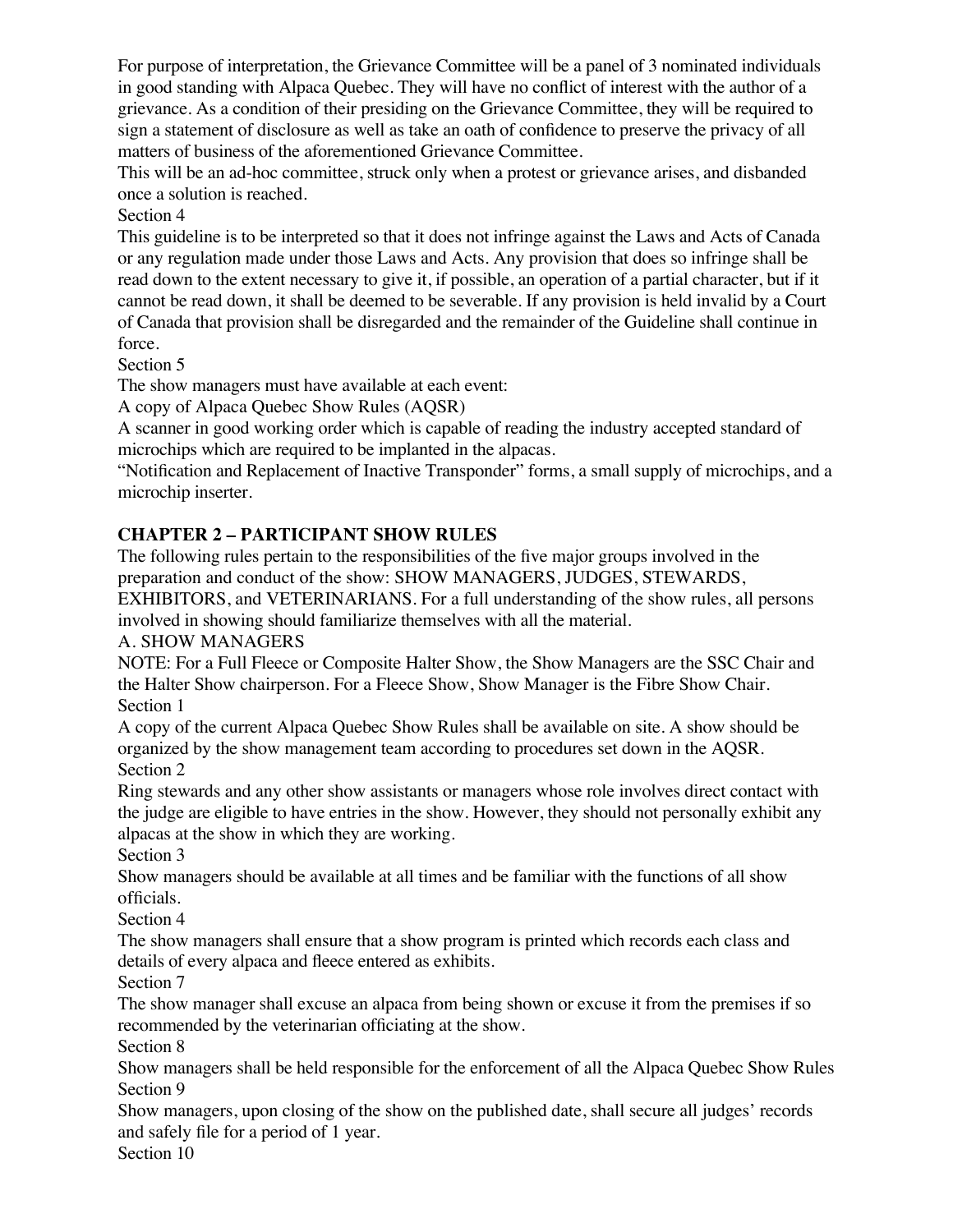Show managers will establish cancellation and refund policies.

Section 11

Late entries may be accepted at the discretion of show managers.

B. JUDGES

Section 1

Only those persons in good standing with and who are currently certified by at least one of the following shall be approved as judges:

• the Alpaca Owners Association Show System, AOA Show System

the Australian Alpaca Association, AAA

the British Alpaca Society, BAS

the New Zealand Alpaca Association, NZAA

Section 2

It is the responsibility of the judge to excuse any entry from a class should they recognize said entry as being the offspring of a sire or dam that they own or have owned within 2 years of the scheduled date of the show.

Section3

Immediate family of the judge may not have entries in the show nor be a handler. However, they may exhibit fleeces at that show. The immediate family of a judge may not enter fleeces at a show where the related judge is officiating as a fleece judge. However, they may exhibit alpacas in halter classes at that show.

Section 4

The judge shall not exhibit alpacas or alpaca fleeces at any show at which he or she is judging both alpacas and fleece. However, a fleece judge may enter alpacas in halter classes at a show provided that he or she is judging only fleeces at that show. An alpaca judge may enter fleeces at a show provided that he or she is judging only halter classes at that show.

Section 5

A judge who, after agreeing to judge alpacas or alpaca fleeces at a show, receives an invitation to be the overnight house guest of any alpaca owner just prior to the show, shall make appropriate enquiry to establish whether that person intends to exhibit or handle alpacas or alpaca fleeces at that show, and shall decline the invitation if the person does so intend to enter said show. Section 6

Judges must be knowledgeable and familiar with the current Alpaca Quebec Show Rules. Judges are responsible for the correct interpretation and implementation of any and all Alpaca Quebec Show Rules.

Section 7

On arrival at a show the judge shall meet immediately with show managers.

Section 8

Judges must not engage in any alpaca related conversations with any person or persons other than those directly associated with show managers prior to and during his or her assignment. Section 9

A judge must not view the official show catalogue prior to or during judging and show managers must ensure that no opportunity arises for the judge to see the show catalogue. The judge shall refuse to examine any catalogue that comes to his or her attention by any means until judging is completed.

Section 10

No person other than the judge, ring steward, and exhibitors in each class shall enter the show ring during judging without the express approval of show managers and judge.

Section 11

The judge may direct the immediate disqualification and removal from the judging ring of any exhibit whose handler addresses or attempts to address the judge while the class is being judged, except in response to a request from the judge.

Section 12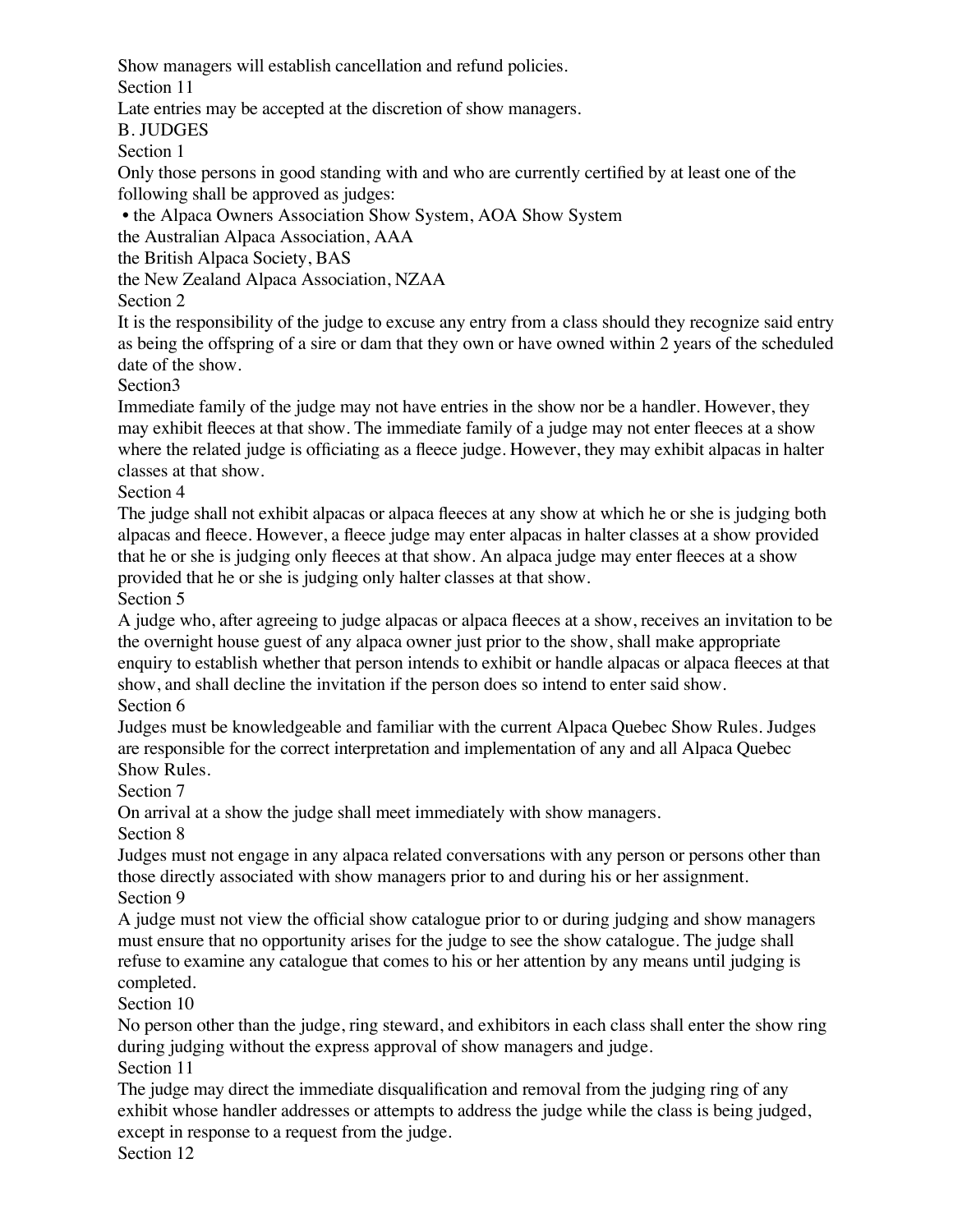The judge may, in his or her absolute discretion, direct the chief steward to remove an alpaca or person from the competition on the grounds of inappropriate and unacceptable conduct. Section 13

The judge may, in his or her absolute discretion, direct the chief steward to remove an exhibit from the judging ring on the grounds of unsoundness or being unfit to compete.

Section 14

Judges must give oral reasons for their placements at the conclusion of each class.

Section 15

The judge's decision shall be final. The judge has the right to withhold any, or all, prizes for want of merit.

After a class has been judged in accordance with the Alpaca Quebec Show Rules, it shall not be rejudged. A class is considered judged when the judge has marked his or her class recording card, which must be done before the next class is examined.

Any changes to the class recording card must be initialed by the judge. No protest shall be made in relation to the recording card except on the grounds that a judge has committed a breach of these rules. Any protest must follow proper procedures as defined in CHAPTER 8. Section 16

A judge may protest against an exhibitor in the case of an alleged infringement of these rules by lodging a written protest to show managers within 24 hours of the event and/or the Alpaca Quebec Board of Directors as defined in CHAPTER 8.

Section 17

A judge shall be supplied with recording cards for all classes on which he or she shall mark all awards and all excused or disqualified alpacas. The Judge should be responsible for recording the number of entries in the class. The original judge's records shall remain in the custody of the show managers until completion of judging. If a judge excuses or disqualifies an alpaca at any show, he or she shall make a note on the back of the class recording card giving his or her reasons for such disqualification or excusing.

Section 18

A judge's decision, as marked on the recording card, cannot be changed by him or her after filing, but an error appearing in the judge's records may be corrected by the show managers after consultation with the judge.

# C. STEWARDS

Section 1

A chief steward or ring steward should not exhibit alpacas at a show at which they are officiating as a steward. However, they can have entries in the show. In the case of a chief steward, someone else will be appointed to check in their alpaca(s). A ring steward cannot steward a class in which their alpaca is being judged. A replacement ring steward will be made available. With regards to fleece shows no person shall scribe as a score sheet recorder in a class where he or she is exhibiting a fleece.

# Section 2

At a posted time by show managers, exhibitors must make their entries available to the chief steward for inspection. All class adjustments shall be determined by the chief steward with final approval of the judge when necessary. Show managers shall be notified of any class adjustments.

## Section 3

The steward's checklist for the inspection of alpacas shall include:

- general health and soundness
- microchip matching registration
- correct colour, gender , age and fleece type for class entered
- minimum mid side fleece length 2 inches

 • deliberate shaping or clipping, other than head and removal of dung from tail area, and lower legs below the front knee and rear hock joint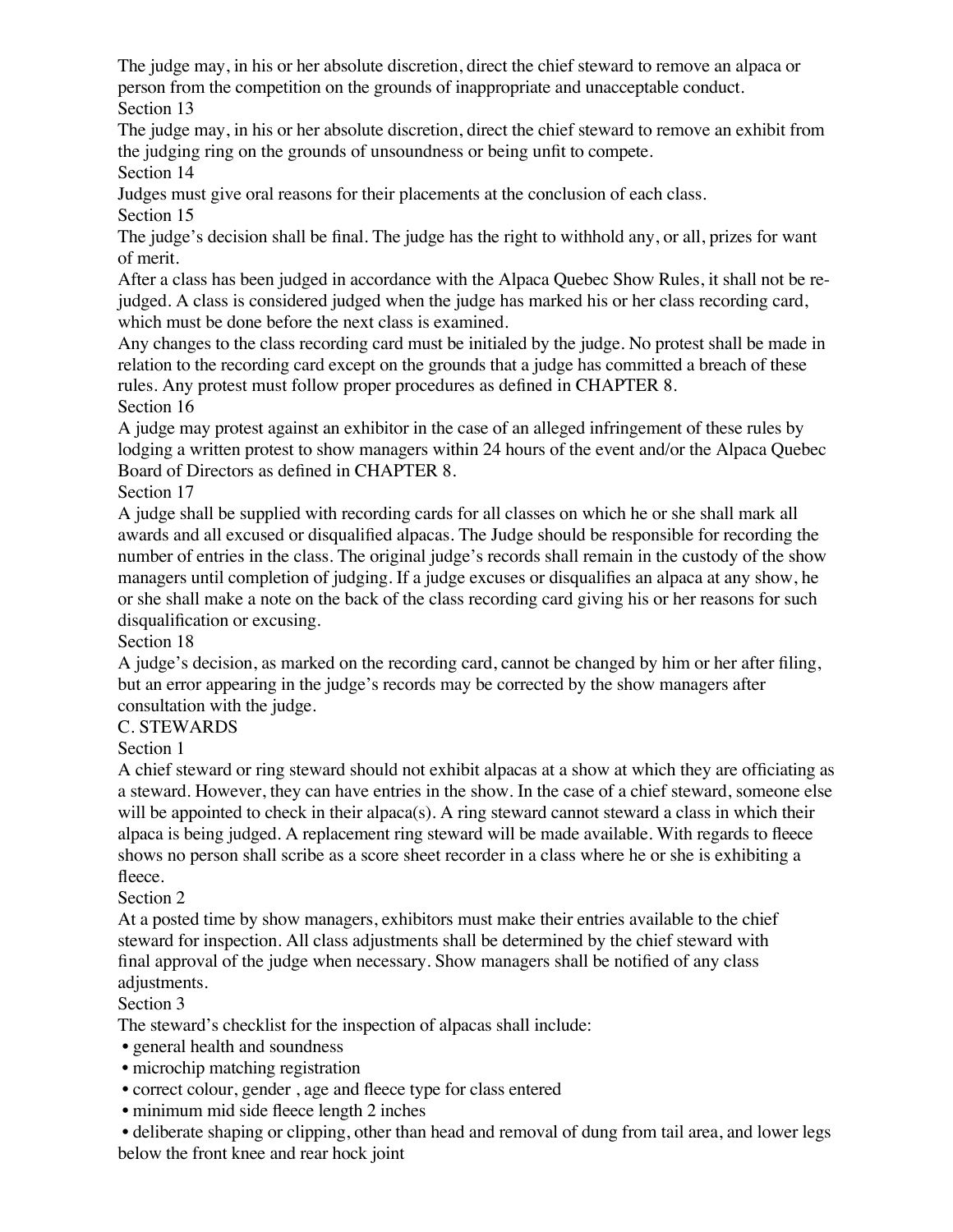Note: Failure to meet these criteria may result in disqualification by recommendation of chief steward to show managers.

Note: If no chip is found then a chip will be inserted at the show and the "Notification and Replacement of Inactive Transponder" form will be filled out by the steward and sent in to CLAA or AOA by show managers (whichever one applies to the submitted registration papers). If chip is there but does not match, supporting documentation needs to be available. If it is a reversal of numbers or an obvious clerical error the alpaca will be accepted and the exhibitor will be asked to correct this error with CLAA or AOA (whichever one applies to the submitted registration papers). If none of the above conditions apply the alpaca will be disqualified. Show managers may levy a fee for the microchipping service, amount to be determined by show managers. Section 4

During the official inspection, the only persons present for the inspection of an alpaca will be:

• the exhibitor or his/her nominated representative

• the chief steward or alternate inspection steward

• if assigned, a person recording and validating the inspection information

Section 5

The chief steward has the option to consult with the on call veterinarian if the health of the alpaca is in question.

# D. EXHIBITOR ELIGIBILITY REQUIREMENTS

Section 1

All exhibitors will be required to pay an entry fee per alpaca entered. The amount of the said entry fee will be at the discretion of the Show Steering Committee.

Section 2

All exhibitors must be the registered owner of the alpaca entered. If in transition of ownership, a completed permission to show form must be provided. This form is available on the Alpaca Quebec website.

Section 3

It is the responsibility of the exhibitor to prevent showing an alpaca before a judge where the judge was involved with the sale, brokering, promotion, training, management, or boarding of the alpaca within the last 12 months prior to the date of the scheduled show.

Section 4

It is the responsibility of the exhibitor to prevent showing an alpaca before a judge where the judge has owned the alpaca.

Section 5

Immediate family of the judge may not have entries in the show nor be a handler. Show managers may not personally exhibit alpacas but they may have entries.

Section 6

It shall be incumbent upon the exhibitor to not enter any class where the judge has/had ownership of the sire or dam of their entry within 2 years of the scheduled date of the show.

Section 7

An exhibitor or his appointed alternate who is unavailable to assist with the inspection of his or her alpaca(s) at the designated inspection time may have their entry disqualified.

Section 8

Exhibitors shall not engage the judge in conversation until the judge has completed his or her judging assignment.

Section 9

Exhibitors shall not enter or exit the judging ring after judging of a class begins, until judging of that class has been completed and awards for that class have been presented except with the consent of the judge, or at the direction of the judge or chief steward.

Section 10

In the case of prize winning exhibitors and their alpacas, all shall remain in the judging ring until the completion of the judge's comments.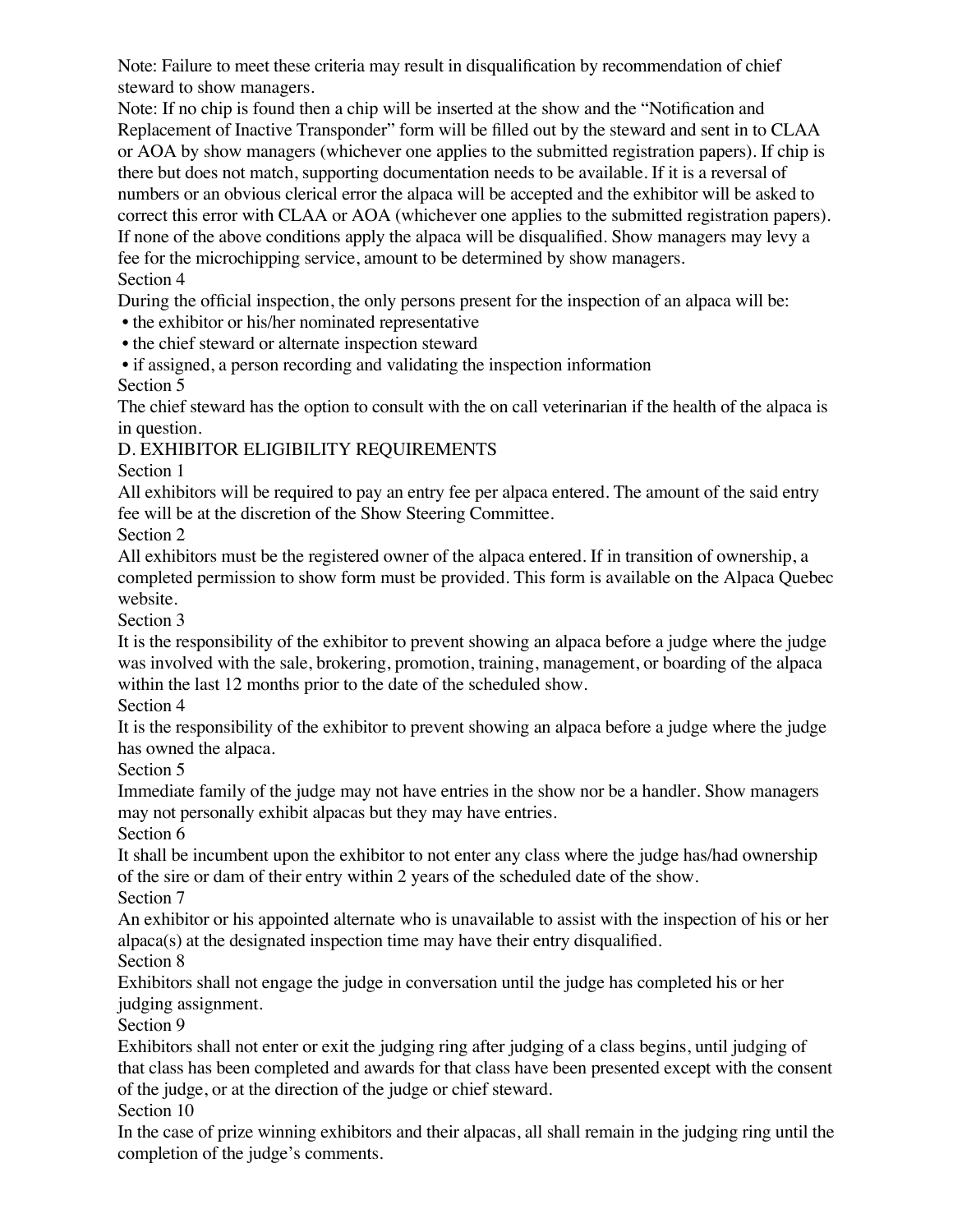Section 11

The handler of an exhibit in the show ring shall remain with the exhibit until judging has been completed unless authorized by the judge.

Section 12

The following dress code shall apply:

• appropriate safe footwear (no open-toed shoes or sandals)

 • no ranch, farm or personal logo or name shall be on the handler in the show ring Failure to comply may result in disqualification

• The following is recommended:

• dark pants or skirt and white or black shirt or blouse

• black show halter and lead without any adornments

Section 13

Every exhibitor and handler of alpacas at a show shall behave respectfully toward judges, show officials, other persons involved in alpaca classes and the general public during the show. Section 14

Exhibitors must remain on premises until the show has finished at the published time. Early departure may be authorized at the discretion of show managers.

Section 15

It is recommended that exhibitors should be 12 years of age to handle mature alpacas in the show ring.

E. VETERINARIANS

Section 1

Every Alpaca Quebec show shall have a veterinarian familiar with camelids on call in an official capacity for the duration of the show.

# **CHAPTER 3 – ALPACA ELIGIBILITY REQUIREMENTS**

Section 1

All alpacas to be entered in the show must be registered with the Canadian Llama and Alpaca Association or the American Owners Association.

A copy of the alpaca's CLAA or AOA/ARI certificate of registration must be readily available at the show.

• Pending registration status is not permitted

 • Percentage purebred alpacas with CLAA certificates of registration are eligible to show or by submitting their AOA/ARI certificate.

Section 2

An alpaca may be entered either into full fleece halter classes or the composite class but not both at any given show.

Section 3

Every alpaca must be entered in the name of the person or persons of legal record who actually owns the animal at the time the entries closed. A completed Permission to Show form must be provided for those alpacas in midst of ownership change. This form is available on the Alpaca Quebec website.

Section 4

If an alpaca (registered in show or companion) cannot meet the requirements of the steward's inspection checklist it will be disqualified. The steward's checklist for the inspection of alpacas shall include:

• general health and soundness

- proof of negative BVD (PCR method)
- microchip matching registration
- minimum mid side fleece length 2 inches

 • deliberate shaping or clipping, other than to allow proper vision and removal of dung from tail area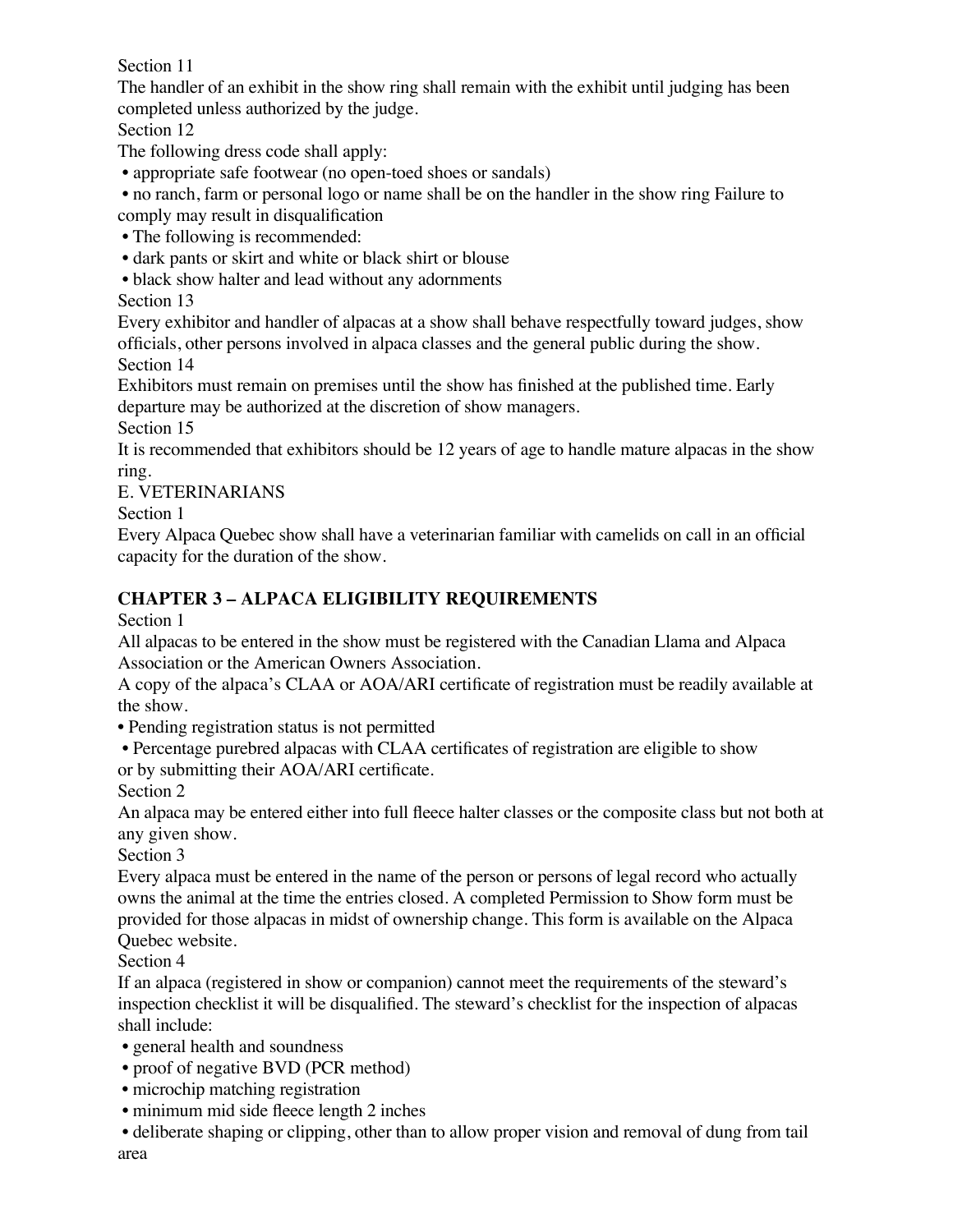• displays obvious disqualifying fault(s) as per the Canadian Breed Standard

Note: If no chip is found then a chip will be inserted at the show and the "Notification and Replacement of Inactive

Transponder" form will be filled out by the steward and sent in to CLAA or AOA by show managers (whichever one applies to the submitted registration papers). If chip is there but does not match, supporting documentation needs to be available. If it is a reversal of numbers or an obvious clerical error the alpaca will be accepted and the exhibitor will be asked to correct this error with CLAA or AOA (whichever one applies to the submitted registration papers). If none of the above conditions apply the alpaca will be disqualified. Show managers may levy a fee for the

microchipping service, amount to be determined by show managers.

Section 5

An alpaca cannot be surgically altered for cosmetic or conformational correction. Section 6

Grooming shall be limited to removal of surface debris. Enhancements such as the use of sheens, dyes, and oils that compromise the true architecture of the fleece are prohibited. The alpacas fleece should display a natural growth pattern with no shaping or clipping other than head, tails, and lower legs below the front knee and rear hock joint.

Section 7

No ranch, farm, person's or alpaca's logo or name shall be exhibited on the alpaca during the class in which it is entered.

# **CHAPTER 4 – HALTER CLASSES**

A. CRITERIA

SECTION 1

The Alpacas will be judged according to the Canadian Breed Standard. Refer to the Alpaca Canada Breed Standards available on the Alpaca Canada website (www.alpacainfo.ca ). There will be no minimum class size. The judge does not have to award a first prize if there are one or more breed standard disqualifiers present. The judge has the right to withhold any, or all, prizes for want of merit.

SECTION 2

The Alpacas will be judged with the emphasis of 60% fleece and 40% conformation.

B. HALTER CLASS DIVISIONS

SECTION 1

Classes of 11 entries or less shall be judged as a single class. When a class reaches entries of 12 or more it shall be split equally according to age with each split receiving awards.

SECTION 2

Classes will be divided as follows:

• Alpacas will be divided into huacaya and suri classes.

Alpacas will be divided into male and female classes.

Age divisions for halter classes will be as follows:

Juvenile - 6 months to under 12 months

Yearlings - 12 months to under 24 months

Two year olds - 24 months to under 36 months

Mature - 36 months and over

Note: Age is as of check-in date

The colour classes are as follows:

Multi (see Section 3c for definition of multi)

Grey ( Silver Grey, Rose Grey)

Black (Bay Black and Black)

Brown (Includes Light Brown, Medium Brown, Dark Brown)

Fawn(Includes Medium Fawn, Dark Fawn,)

Light (Includes Beige, Light Fawn)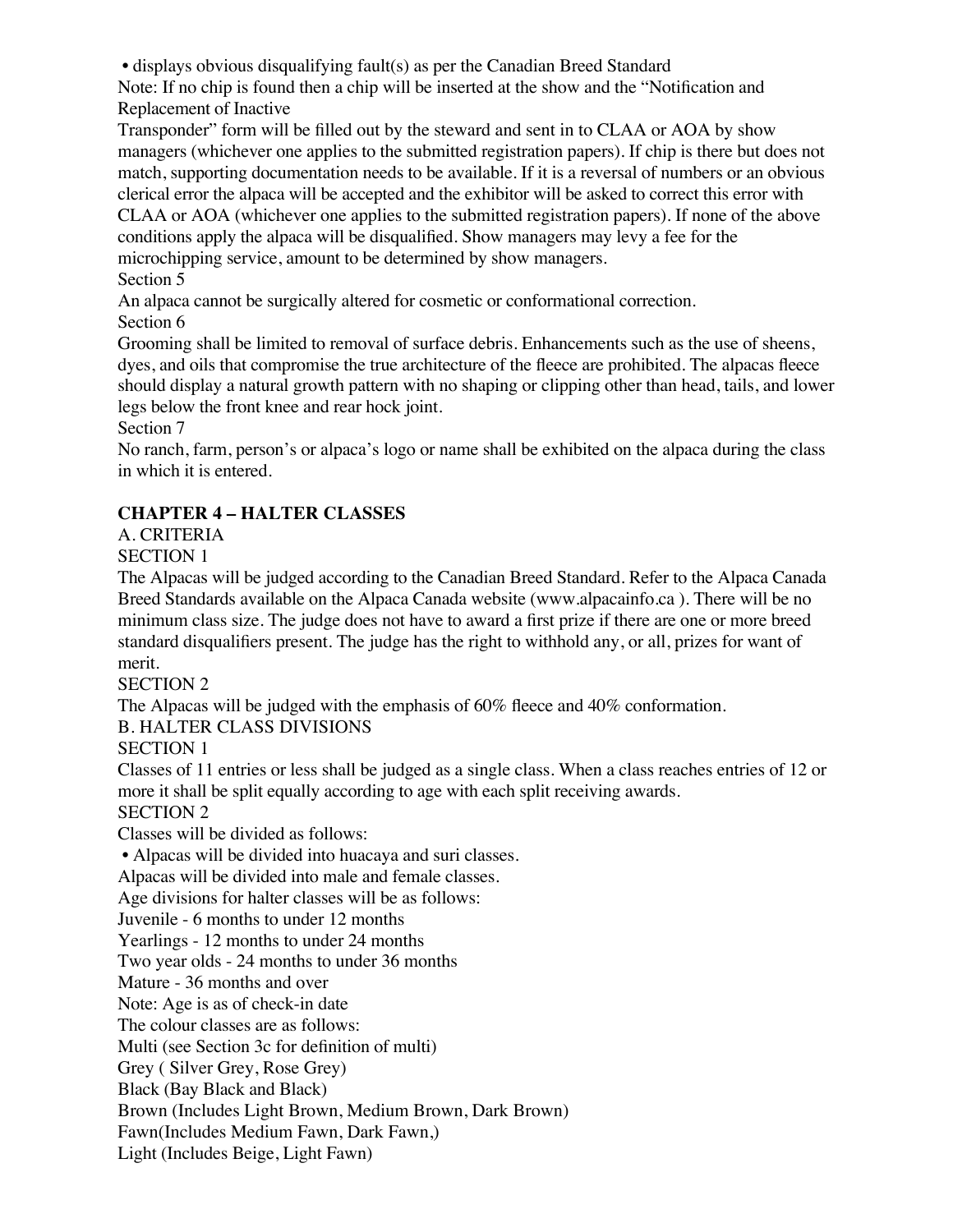#### White

Note: An alpaca is to be shown in the appropriate colour class, when it is predominantly that colour. The alpaca will be disadvantaged, at the judge's discretion, if it has any other coloured fibres present.

SECTION 3

Colour Definitions

 • A current CLAA Colour Chart shall be used for colour differentiation. ARI colour charts may be used at the discretion of the Show Manager

 • An alpaca with a variation in shade within a specific colour group will remain within its darkest colour group. Example: A fading fawn that has light fawn on topline and fades to white would remain in the light class. A fading fawn that has dark fawn on the topline and fades to light fawn would remain in the Fawn class.

 • An alpaca is to be shown in the multi class if it exhibits a secondary colour that is distinct and immediately visible upon opening the fleece by hand, and is situated at the skin on the blanket. If any single secondary patch of colour is greater than 6cm, the alpaca will be considered a multi. Example: As per the colour divisions in Section 2d, a medium fawn alpaca with a dark fawn spot would not be a multi. A white alpaca with a brown spot on the blanket would be a multi. A predominantly grey alpaca is to be shown in a grey class, whether or not it has any other coloured spots present. An alpaca that has minimal, not easily recognizable white fibres interspersed in its prime blanket fleece is not considered a grey and goes into the appropriate solid class. Variations will be assessed at the judge's discretion.

 • When a colour falls in between 2 colours on the colour chart it will be placed in the darker of the 2 colours.

## C. CLASS PROCEDURE

Two options are available for Alpaca Quebec Shows. Suris may use Level 2 criteria at a show where huacayas are using Level 1 criteria. All numbers apply to the number of alpacas that enter the ring on the day of the show.

## SECTION 1

LEVEL 1 SHOWS (Shows which can achieve at least 3 colour championships without combining sexes, and have at least 30 huacaya (15 suris) of each sex.)

• Ribbons will be awarded to sixth place.

• Colour Champions

 • Minimum number to award a colour championship shall be 10 huacaya alpacas, 6 suri alpacas per colour and per sex. Sexes are not combined.

 • All first and second place alpacas in their respective colour and sex class shall return to the ring to compete for colour and reserve colour champion. If no first place is awarded in a class, the second place from that class is not eligible for championship.

 • (E.g. Juvenile black females, yearling black females, 2yr old black female and mature black female would compete for black female colour and reserve colour champion.)

• Six colour classification groups as follows: White, Light, Fawn, Brown, Black, and Grey

• Grand Champions

 • Minimum number to award a grand championship shall be 30 huacaya alpacas, 15 suri alpacas and per sex. Sexes are not combined.

 • All colour champions will come back to compete for grand champion. If there is no colour champion in any category, first place winners in their class shall compete for grand champion. If no first place is awarded in a class, the second place from that class is not eligible for championship.

 • Grand Champion Female Huacaya, Grand Champion Male Huacaya, Grand Champion Female Suri, and Grand Champion Male Suri are awarded if numbers merit.

• Multi Champion

 • Minimum number to award a multi championship shall be 10 huacaya alpacas, 6 suri alpacas. Sexes are combined.

• All first and second place alpacas in their respective multi colour class shall return to the ring to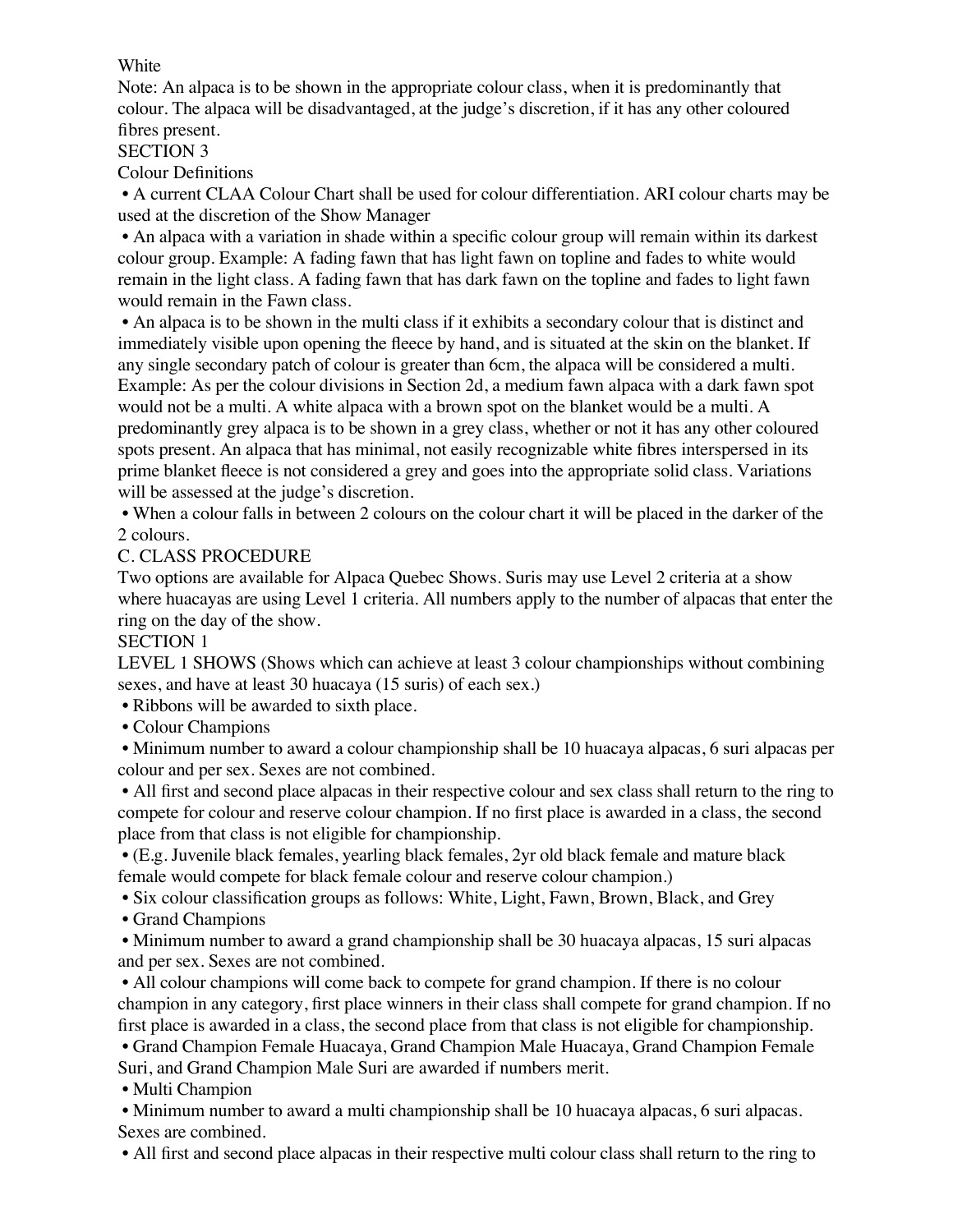compete for Multi Champion and Reserve Multi Champion. If no first place is awarded in a class, the second place from that class is not eligible for championship. SECTION 2

LEVEL 2 SHOWS (Shows that cannot achieve at least 3 colour champions without combining sexes and/or has less than 30 huacayas (15 suri) of each sex.)

• Ribbons will be awarded to fourth place

• Colour Champions

 • Minimum number to award a colour championship shall be 10 Huacaya alpacas, 6 Suri alpacas per colour. Sexes may be combined to attain colour champions where necessary. Sexes cannot be combined in any colour group that has at least 10 huacaya or 6 suri entries. Example: The white class could have a male and female championship but the black may have to have a combined black championship.

 • All first and second place alpacas in their respective colour and sex class shall return to the ring to compete for colour and reserve colour champion. If no first place is awarded in a class, the second place from that class is not eligible for championship.

 • (E.g. Juvenile black females, yearling black females, 2yr old black female and mature black female would compete for black female colour and reserve colour champion.)

• Six colour classification groups as follows: White, Light, Fawn, Brown, Black, and Grey

• Supreme Champion

 • Minimum number to award a colour championship shall be 10 huacaya alpacas, 6 suri alpacas. Sexes are combined.

 • All colour champions move forward to compete for Supreme Champion. If there is no colour champion in any category, first place winners in their class shall compete for best in show. If no first place is awarded in a class, the second place from that class is not eligible for championship.

• Supreme Huacaya and Supreme Suri are awarded.

• Multi Champion

 • Minimum number to award a multi championship shall be 5 huacaya alpacas, 3 suri alpacas. Sexes are combined.

 • All first and second place alpacas in their respective multi colour class shall return to the ring to compete for Multi Champion and Reserve Multi Champion. If no first place is awarded in a class, the second place from that class is not eligible for championship.

#### **CHAPTER 5 – COMPOSITE CLASSES**

To be defined in a future edition

CHAPTER 6 – GROUP HALTER CLASSES AND SPECIAL EDUCATIONAL CLASS A. GET OF SIRE

SECTION 1

All entries in group halter classes shall be in full fleece.

• Entry shall consist of three progeny by the same sire.

- Entry shall be made in the name of the sire.
- Sire owner's permission shall be required for entry in this class.
- There shall be only one group entered per sire.
- All progeny must have been shown in their appropriate halter class.
- Offspring must be from a minimum of 2 dams.
- The sire is not shown with this group entry.

B. PRODUCE OF DAM

SECTION 1

All entries in group halter classes shall be in full fleece.

• Entry shall consist of two progeny from the same dam.

Entry shall be in the name of the dam.

Dam owner's permission shall be required for entry in this class

There shall be only one group entered per dam.

All progeny must have been shown in their appropriate halter class.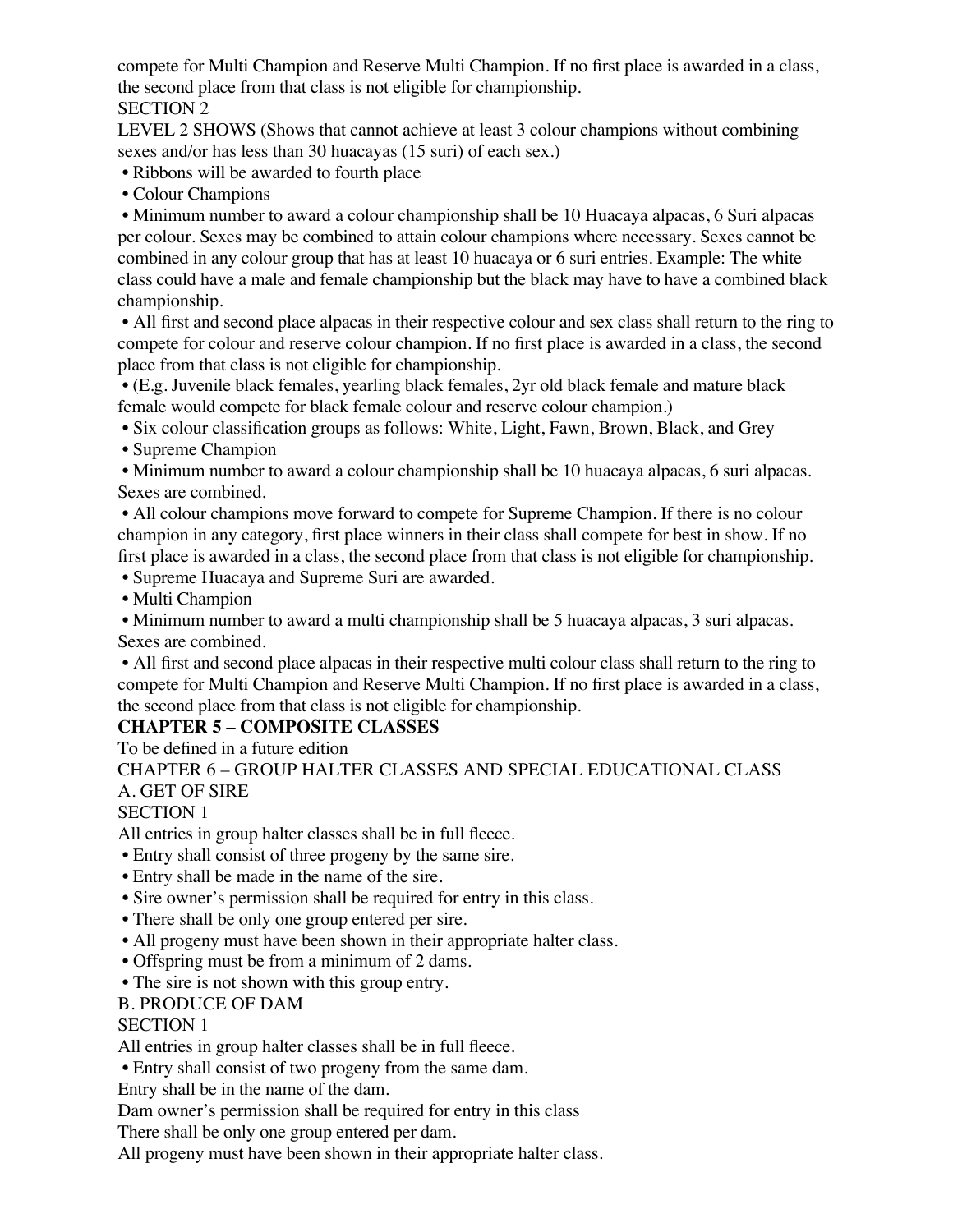The offspring must be from 2 different sires.

The dam is not shown with this group entry.

C. Special educational class

SECTION 1

All entries in group halter classes shall be in full fleece.

This class is optional and defined by the show steering committee. It must pertain to a particular aspect of alpaca conformity or breeding aspiration. At the beginning of the showing, the judge will explain what he or she is considering during the evaluation for the purpose of educating the participants and the spectators. The judge may also consider an aesthetic component depending on what is being judged.

Examples:

- Best Head
- Lasting softness
- Best elderly

## **CHAPTER 7 – PERFORMANCE CLASSES**

A. YOUTH SHOWMANSHIP

SECTION 1

In this class, the young exhibitor's ability to showcase the alpaca is being judged. The alpaca itself is not judged. Judging and awards for youth showmanship will be at the discretion of show managers.

## SECTION 2

It is recommended that exhibitors should be 12 years of age to handle mature alpacas in the show ring.

SECTION 3

Class Divisions:

• Junior Youth Showmanship - Exhibitor age: 6 through 12 years on the first date of the show.

• Senior Youth Showmanship - Exhibitor age: 13 through 18 years on the first date of the show.

B. OBSTACLE

To be defined in a future edition

## **CHAPTER 8 – FLEECE CLASSES**

To be defined in a future edition

## **CHAPTER 9 – AWARDS**

A. RIBBONS SECTION 1 Ribbons shall be awarded to a maximum of sixth or fourth place, as indicated above. SECTION 2

- Mandatory Ribbon Colours are:
- First Place- Red
- Second Place Blue
- Third Place White
- Fourth Place Yellow
- Fifth Place Green
- Sixth Place Pink

## B. CANCELLATION OF AWARDS

During a show, if any award is revoked or cancelled, the alpaca judged next in order of merit shall be moved up one placing. If there is no alpaca to move up, the award shall be cancelled. Once the show is complete, if any award is revoked or cancelled, it shall not be re-awarded, and original class placing will remain unchanged. It is incumbent upon the exhibitor to return revoked awards to show managers within ten days of notice.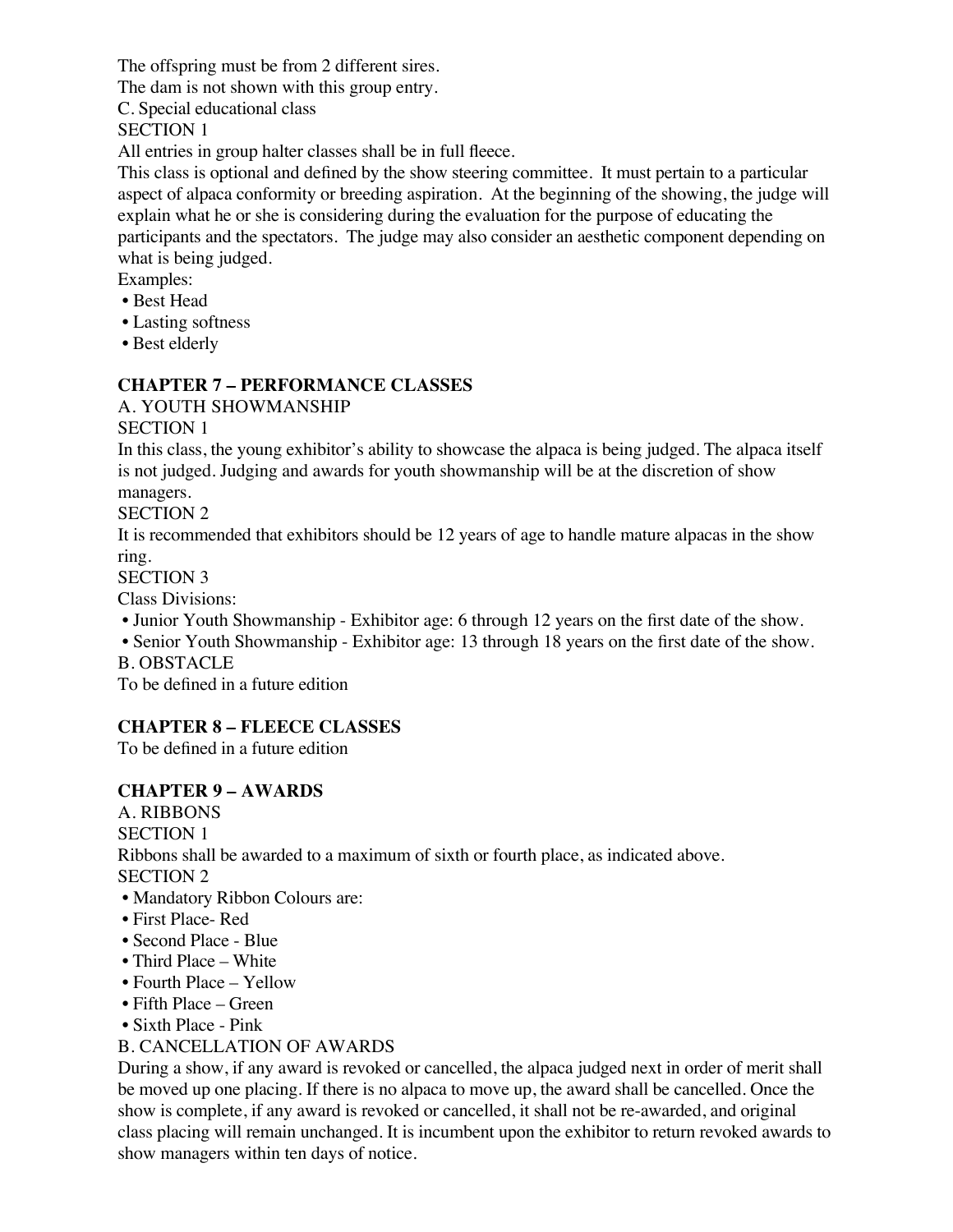# **CHAPTER 10 – REGISTRATION, SHOW PROGRAMS AND SHOW RESULTS**

## A. REGISTRATION INFORMATION

The following information will be made available on the Alpaca Quebec website:

- name of show
- the names of the judges and their assignments
- location of the show
- the date or dates on which it is to be held
- entry opening and closing dates
- requirement for late entries if applicable
- the times of the opening and closing of the show
- number of alpacas allowed per pen and/or pen size
- entry form or link to online registration

• entry fees

• emergency contact numbers of the Show Manager and at least one other show official

## B. THE SHOW PROGRAM

The show program shall contain the following:

• show name

- location of the show
- the date(s)
- the name of the judge and judging assignments

 • class list which includes the following information: alpaca class code number, number of entries per class, CLAA or AOA/ARI registration number of each entry, date of birth of each entry, name of sire and dam of each entry, name of owner of each entry

 • Other relevant information about the show. i.e. Schedule, Judge's biography, Emergency contact number of show manager, etc.

## C. SHOW RESULTS

The show results shall be posted to the Alpaca Quebec website within 30 days of the show completing. The show results shall include the following:

- Show name
- Location of show
- Date(s) of show
- The name of judges and their assignments

 • Results of each class judged, which includes the following: alpaca class code number, number of entries per class, placement given, name of winning each entry, CLAA or AOA/ARI registration number of each winning entry, date of birth of each winning entry, name of sire and dam of each winning entry, name of owner of each winning entry

## **CHAPTER 11 – PROTESTS AND DEALING WITH MISCONDUCT**

## SECTION 1

Conduct that may be considered prejudicial to the industry may include but not be limited to:

 • a demonstration of dissatisfaction with a judge's decision, including refusal to accept an award or throwing an award on the ground

- altercations with officials or participants
- abusive or foul language in public and mistreatment of an animal

## SECTION 2

Judges who are the target of abusive language and under whom an exhibitor refuses to follow their instructions, as well as being insulted with any suggestive language, gestures or request should report directly to show managers.

## SECTION 3

Exhibitors who have a complaint, protest, or criticism shall direct all or any of the preceding concerns to the Alpaca Quebec Board as follows: